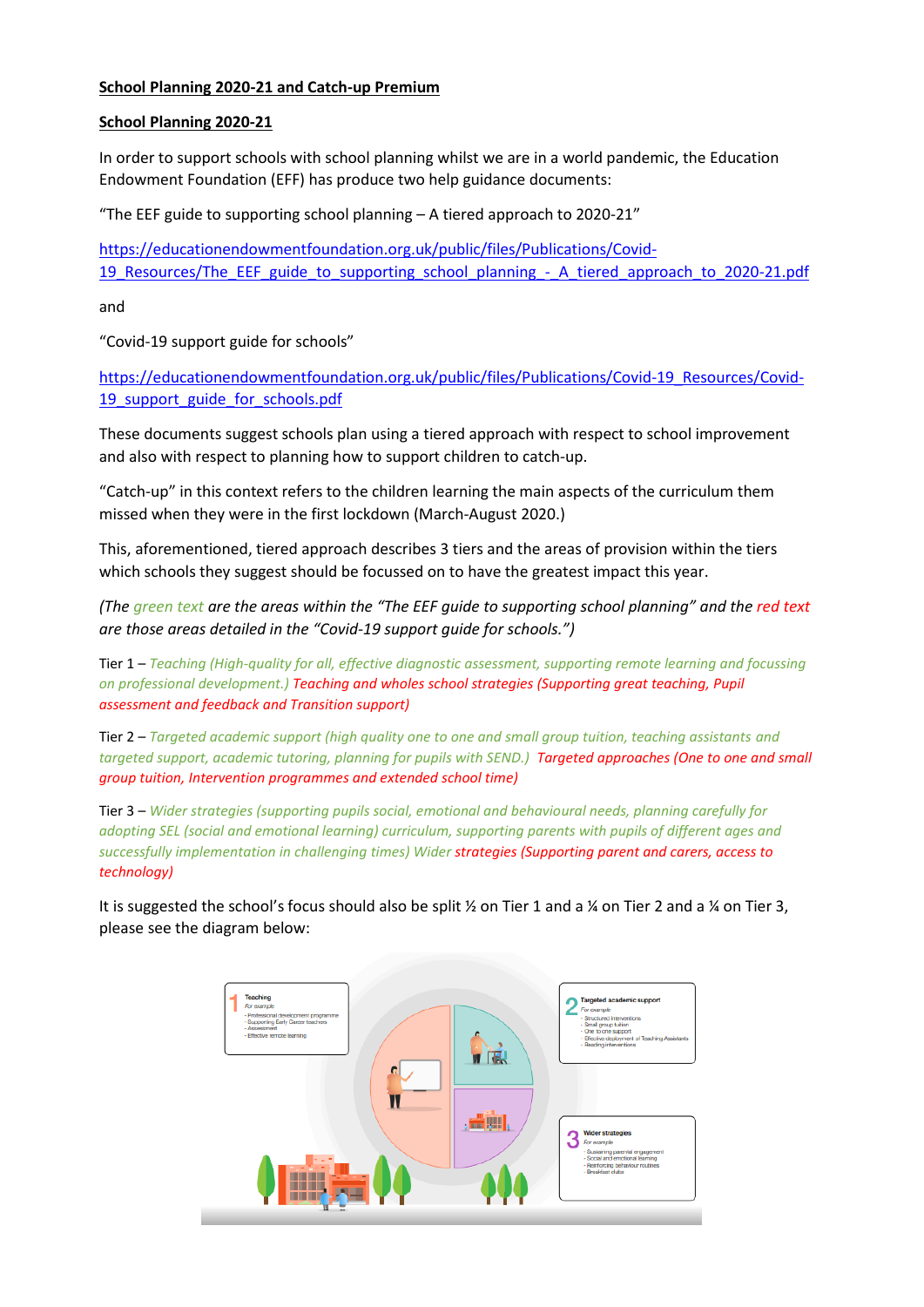# **Catch-up Premium**

The Government has allocated funding to each school to support "Catch-up"

<https://www.gov.uk/guidance/coronavirus-covid-19-catch-up-premium#use-of-funds>

This Dfe guidance states:

*Schools should use this funding for specific activities to support their pupils to catch up for lost teaching over the previous months, in line with the guidance on curriculum [expectations](https://www.gov.uk/government/publications/actions-for-schools-during-the-coronavirus-outbreak/guidance-for-full-opening-schools#section-3-curriculum-behaviour-and-pastoral-support) for the next academic [year.](https://www.gov.uk/government/publications/actions-for-schools-during-the-coronavirus-outbreak/guidance-for-full-opening-schools#section-3-curriculum-behaviour-and-pastoral-support)*

### **CATCH-UP PREMIUM for this school**

Our school has been allocated a total of £30,320 for this academic year with £7580 received so far.

The DFE guidance on catch-up premium references the two school planning documents so we as a school have decided to use the tiers to support our decision-making with respect to how we spend our catch-up premium. The decisions are also guided by the school's vision and our determination to ensure all our children "catch-up" and we do not allow this pandemic to adversely affect any of our children's academic or emotional development.

The steps so far:

- 1. Sustain staffing levels in all classes
- 2. Teachers PPA time prioritised to ensure planning for gaps
- 3. Additional online resources purchased to support learning at home e.g., Spelling Shed
- 4. Set up of Microsoft Teams to support remote learning- training & staff meeting time
- 5. Intervention groups planned within class bubbles

The diagram on the following page details the additional provision we will be putting in place, which will be funded by our "Catch-up Premium."